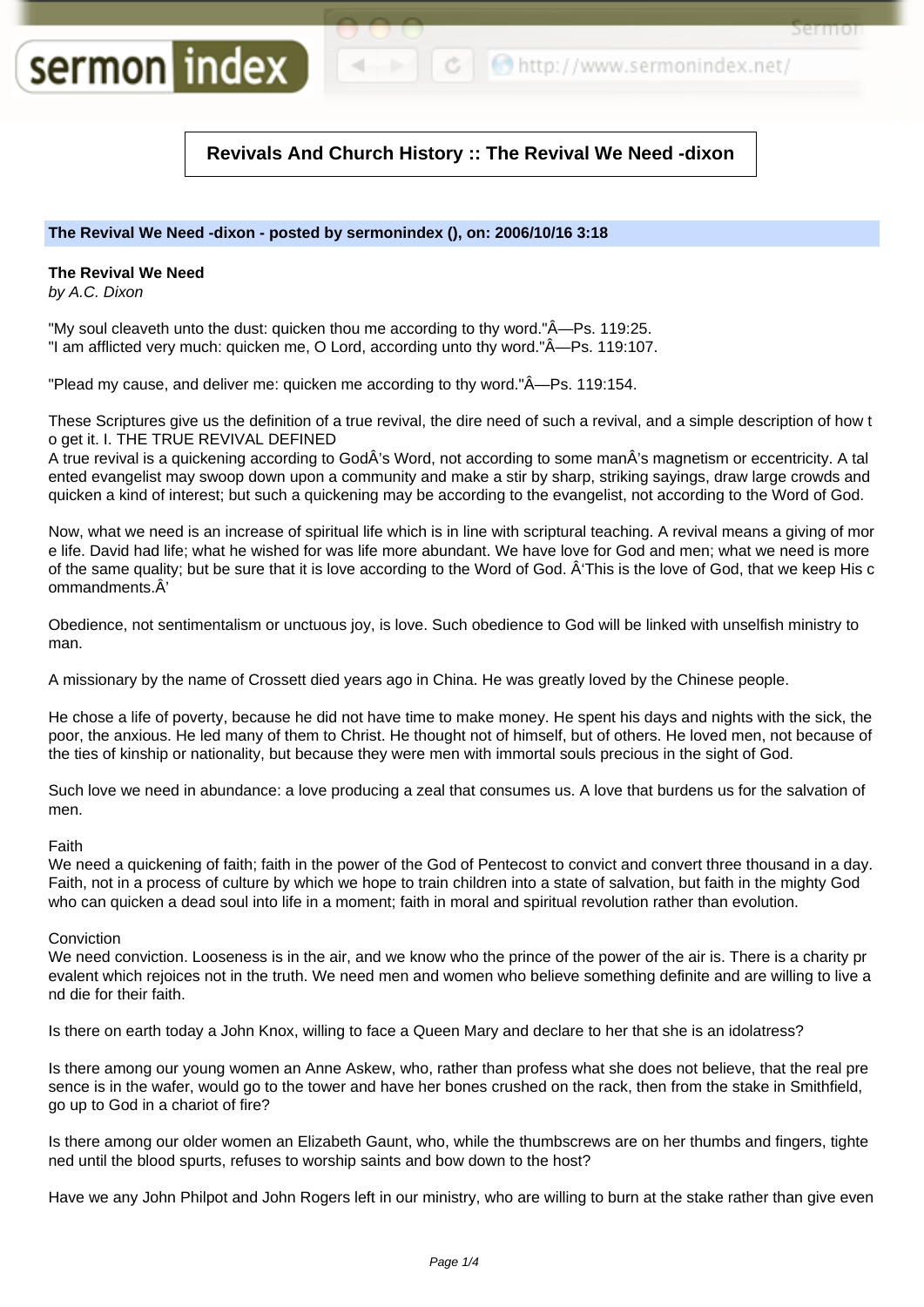silent consent to soul-destroying errors?

Have we not, on the other hand, a namby-pamby, flabby sort of faith—a jellyfish conviction, without any backbone? Is not our religion too much like a ball of wax $\hat{A}$ —put into any shape by touch with things about it? We need a revival of relig ion of solidity and substance—a religion that resists evil and error and, with the gentleness and faithfulness of Christ, is true to itself and to its Author.

#### Conscientiousness

There is a great need also of a revival of conscientiousness—a religion not of the hothouse, which thrives under the he at of song, sermon and services on Sunday, but of sturdy growth, that will flourish in the soil and atmosphere of everyda y business. Honest merchants, truthful lawyers, faithful preachers, loyal citizens, devoted mothers, wives and husbands, obedient children, industrious workmen are the needs of today and every day.

A quickening of conscientiousness that makes us ready to do the right at all hazards is better than a season of froth and foam of feeling or rapturous joy.

The grocer who went home from church and burnt his bushel, because he knew that it was a false measure, received m ore benefit from the sermon than if he had gone home, clapped his hands and shouted hallelujah, without thinking of his dishonesty.

Such a revival as that will last. It will not be like the beautiful snowflower of Siberia, which comes up through the snow an d perishes in a few hours under the withering blast of evening. The flowers of faith and joy which blossom one day and wither the next are not of the species of the rose of sharon or the lily of the valley.

II. OUR DIRE NEED OF SUCH A REVIVALThe True Revival Will Lift Us Out of the Dust and Help Us to Shake Off All T hat Clings to Us"My soul cleaveth unto the dust: quicken thou me according to thy word."—Ps. 119:25.Dust is the sym bol of earthiness as opposed to heavenly-mindedness.

DavidÂ's soul had an attraction for dust. Drooping or dead things hold dust. It will not stick so easily to living objects; and the cure for this dust magnetism is a larger infusion of life.

The sick eagle wallows in the dust; it has not strength of wing to rise and shake it off. But the eagle full of life soars abov e the dust and gazes into the sun.

Christians who are today wallowing in the dust of worldliness need an infusion of strong, healthy life that they may "mou nt up with wings as eagles."

The True Revival Will Sustain Us Under LifeÂ's Burdens"I am afflicted very much: quicken me, O Lord, according unto t hy word."—Ps. 119:107.Dust mars and hinders life, but it is not heavy. There are Christians not covered with dust, livin g consecrated lives, who have on them heavy burdens of responsibility, calamity or sorrow. Such as those need quicken ing, that they may have strength to bear their burdens.

David was afflicted very much. This word afflicted has a wider range than bodily disease, but he does not pray for a less ening of the burden. What he wants is more life to carry what he has and to assume larger burdens. Burden-bearing dev elops a strong, healthy man, while it crushes the weak and sickly.

We need more life under these burdens, that they may develop us rather than crush us.

Responsibility, disappointment and sorrow make men despair. They give up the conflict, sometimes on the very verge of victory, for the lack of life to bear up.

A man in California had spent his little fortune seeking gold. Every dollar was gone, and he was in debt. Disheartened an d demented by his despair, he left his drill one day, went to his cabin, shot his wife and child, then killed himself. Such wi ck-edness! Such tragedy! Such misplaced values! His friends, who pulled up his drill, found on its point the richest kind o f ore. If he had held out but a day longer, he would have been rich.

Thus we may be on the very verge of great success, yet fail for the lack of the life that bears disappointment.

The True Revival Will Break All Bonds That Enslave Us"Plead my cause, and deliver me: quicken me according to thy w ord."—Ps. 119:154.This reveals to us a condition of bondage. "Deliver me"—set me free. This freedom comes throug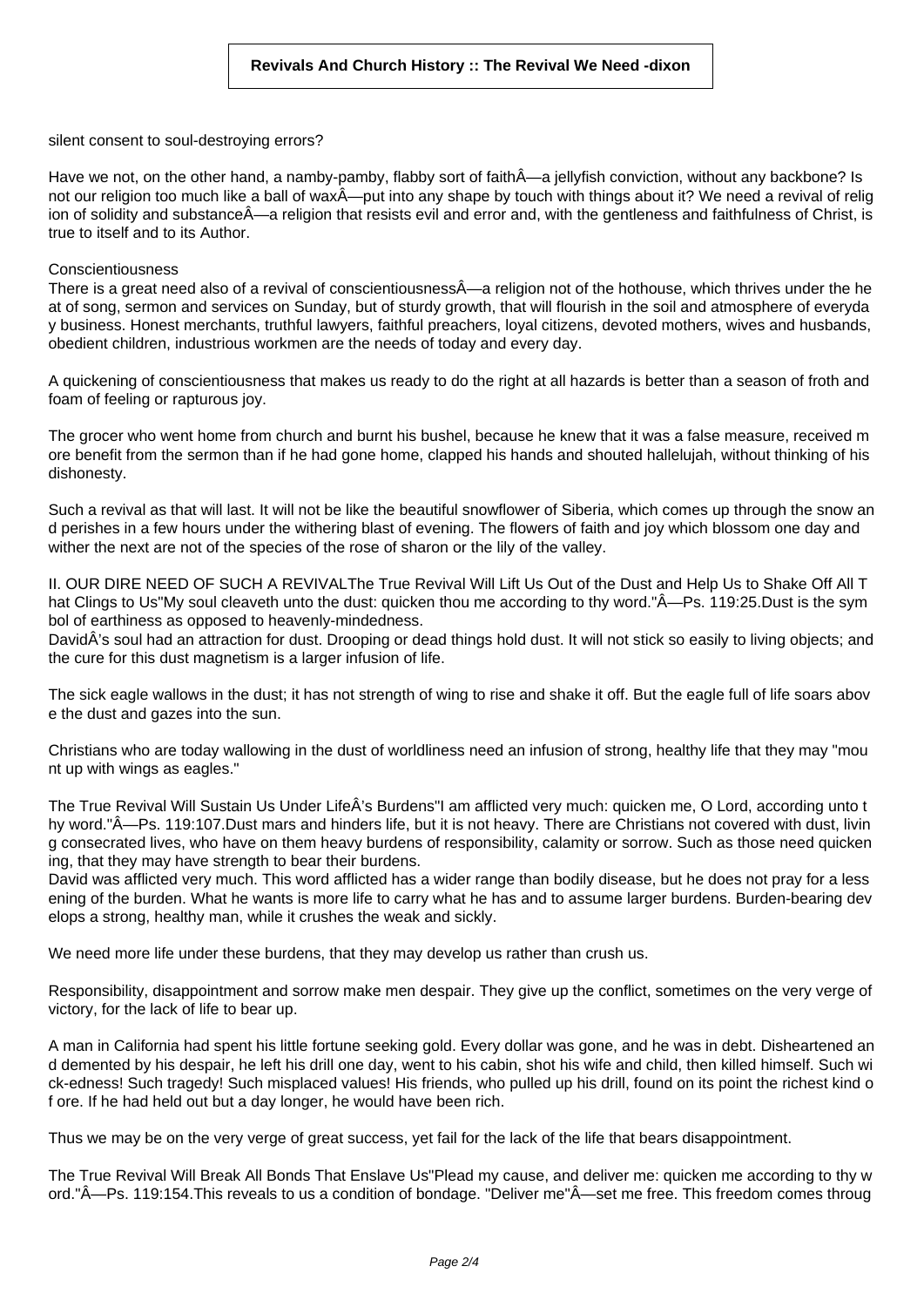h a revival—a quickening according to GodÂ's Word.

Some of us are bound by hab-it—the habit of doing evil or the habit of doing nothing good. It is difficult to tell which is w orse—the habit of doing what is wrong or the habit of neglecting what is right. Oh, for the quickening that will deliver us from these do-nothing bonds!

Others are bound by the fear of men. When the apostles were filled with the Spirit, they spoke the Word of God with bold ness. They feared neither the face nor the sword of their enemies.

Many are bound by self-interest. They are afraid to offend those out of whom they make profit. They will not be out-andout Christians lest some who read not the Bible and care nothing for religion will not be pleased. The social circle in whic h they move is not an atmosphere of religion. The opinions of their friends do not encourage active work for Christ.

We need a quickening that will give us strength, like Samson, to break the cords which these Philistines of the world hav e put upon us.

### III. HOW TO GET SUCH A REVIVAL

Pray for it. Every text is a prayer: "Quicken thou me according to thy word." It is a personal prayer. It is well to pray for th e pastor, for the church and for the world, but it is better to begin by praying for oneÂ's self. "Quicken me."

If you are quickened, somebody else will be. If the fire begins in your soul, the flames will catch the combustible material about you. You need to strike the spiritual match that can burn up a city.

The fact is, all quickening must be individual. The Lord does not quicken the crowd. The tongues of flame at Pentecost s at not upon the crowd but "upon each of them."

A revival that comes in answer to prayer is God-given, the only kind worth having. A revival gotten up is soon put down. A revival produced by a series of mechanics, whether of song or invitation or eccentricity, can be destroyed by an opposi te course of mechanics. It is simply a battle of force with force, with which God has nothing to do.

The revival which we call the Reformation was born in prayer. LutherÂ's habit was to pray three hours a day. The knees of Melanchthon were found after his death to have been made callous by kneeling.

Pentecost was preceded by ten days of supplication and prayer.

Peter and John were in the spirit of prayer on their way into the temple, when the other great revival in which many were converted was commenced.

After Christ had cast out the devil from the demoniac, He said,  $\hat{A}$ 'Such as this cometh out only by prayer. $\hat{A}$ '

Oh, for Elijahs who can break up the spiritual drought by praying rain out of the skies!

Jonathan Edwards preached "Sinners in the Hands of an Angry God" many times, but only on one occasion was it signa lly blessed. He read from a manuscript, holding it up awkwardly to the light; yet while he read, the people took hold of th e pews, fearing that they were sliding into Hell.

What was the secret? A little company of his members had met the Saturday before, remained together without supper, continued in prayer all night, and forgot their breakfast next morning as they pleaded with God for His hand of power upo n their pastor.

John Wesley carried an old man around with him to pray for him. The secret of his vast power was doubtless the interce ssion of this godly man.

Chiniquy was converted on a Saturday evening, and he spent the whole night in prayer and praise. No wonder when he stood up before his large congregation the next day and preached Jesus Christ, the gift of God, a thousand souls were c onverted.

What we need now for quickening is not so much money and wisdom as the spirit of supplication. Pray for yourself until t he new life is infused. When that new life comes, it will lead you to pray for others.